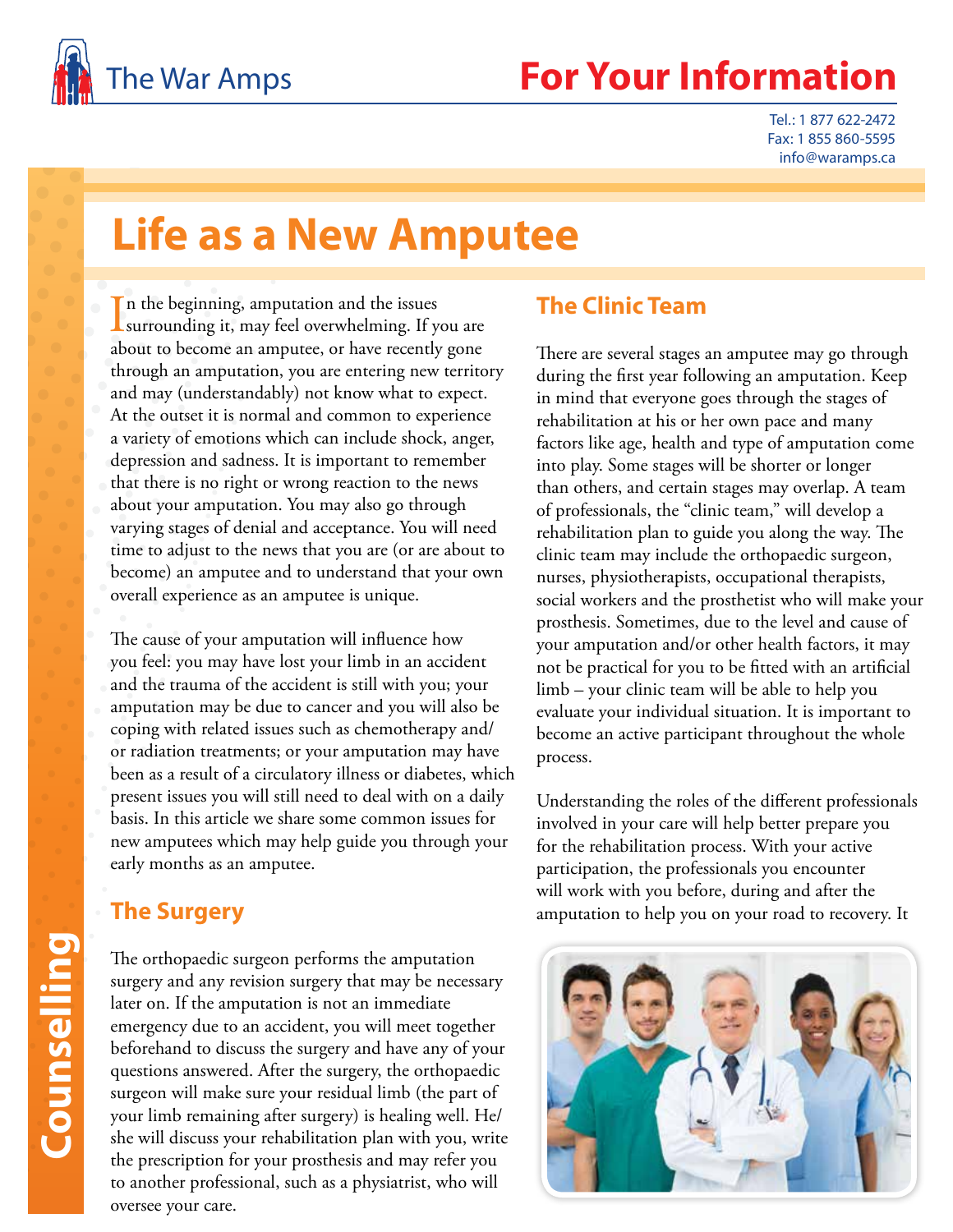is important that you develop a good relationship with your rehabilitation team, and that you ask questions whenever you are unsure of something. Remember as the amputee you are the team captain!

# **Stage 1: Healing and Starting Physiotherapy**

Following the amputation, there will be a healing phase, during which time the incision and surrounding tissue will recover. This timeframe can vary between a matter of weeks, a couple of months or even more, depending on the type of amputation, how much scar tissue may be involved and how the limb heals. In the hospital, the physiotherapist (PT) will teach you exercises to improve muscle function and will show you how to get around on crutches or a wheelchair (if it is required). The clinic team will recommend any rehabilitation therapy, physioor occupational therapy and prostheses that may be needed.

In the early days following the amputation, healing of the incision and the residual limb is the main goal. The healing of the area surrounding the incision occurs within several weeks. If your amputation was due to cancer or a circulatory illness, the initial healing process may take longer. Part of the healing process involves promoting shrinkage of the residual limb. Swelling is always an issue after surgery and bandaging the residual limb helps with this. Your residual limb will continue to change shape and usually stabilizes over a period of about six months.

The nurse and physiotherapist are the professionals you will deal with most frequently at the beginning of your rehabilitation, and may coordinate your care. Be sure to tell the surgeon or nurse about any pressure points in the dressing, any pain you feel in your residual limb, or if you are experiencing phantom limb sensations (the conscious sensation or pain that the amputated limb is still there) or phantom limb pain.

Commonly, you may visit the physiotherapist around three to five times a week. You may also return to the hospital to have your bandage or cast changed/removed; alternatively, a local nurse or health care professional may be requested to handle this. After the sutures are removed, a compressive sock called a "shrinker sock" or a tensor bandage is used to continue to reduce swelling

(edema), and to help mold and shape the limb so a prosthesis will fit more comfortably.

# **Stage 2: Regaining Mobility and Independence**

While in the healing process you will want to become mobile and independent again as soon as possible. The clinic team will provide guidance as to the most suitable aids for you. There are many mobility aids to assist you if you are a leg amputee, for instance you may be able to use crutches or it may be preferable for you to use

a wheelchair, or both. Numerous daily living aids are available to assist you if you are an arm amputee.

Sometimes, due to the level and cause of your amputation, if you have other health factors, or you have multiple amputations, it may not be practical to be fitted with an artificial limb(s).



Mobility and daily living aids will continue to assist you in being independent. If modifications are necessary to your house (for instance wheelchair ramps) check with community-based and federal or provincial agencies to see if funding is available to you.

# **Stage 3: Visiting the Prosthetist**

The prosthetist (often with the help of prosthetic technicians) is the professional who will fabricate your artificial limb (prosthesis). The clinic team, working with you, recommends the type of fitting appropriate for you and a prescription will be provided to the prosthetist. In many cases (especially in larger centres), the prosthetist attends a clinic right at the hospital at which the other rehabilitation professionals are present.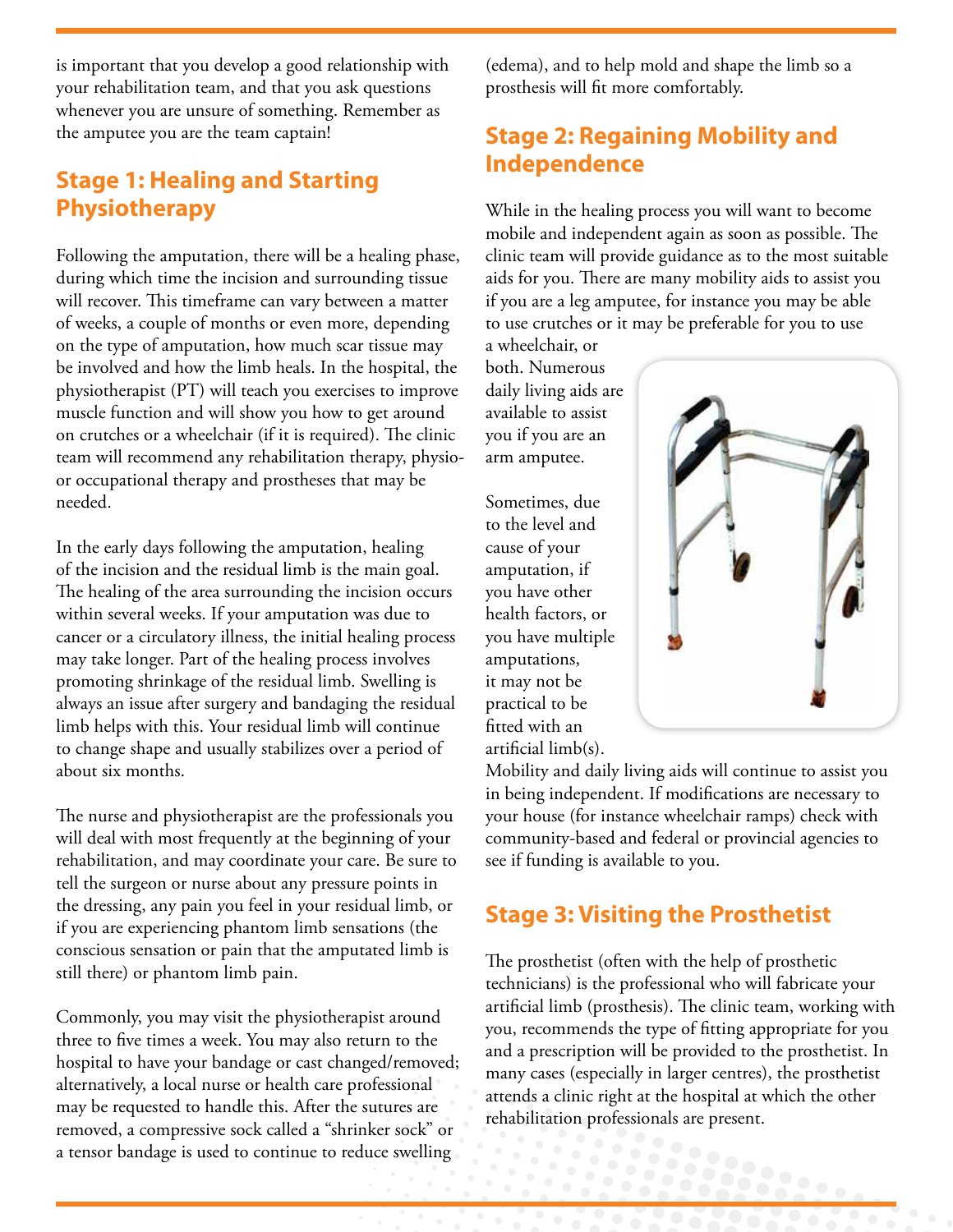Sometimes you are referred to a prosthetic facility. It is important to remember that you have the choice of which prosthetic facility in your province you will attend. As the person who makes, adjusts and repairs your artificial limb, visits to the prosthetist will be part of your life from this point on. Having an open relationship with your prosthetist and feeling comfortable discussing your needs is critical.

Once the clinic team is satisfied that the residual limb has healed well enough, a prosthesis can be fitted. You may see the prosthetist two to three weeks following surgery or, if the healing process is taking longer, it may be four to six weeks or more. During a fitting, your prosthetist will examine your residual limb closely. It is a very personal experience and it can take some time to feel at ease with the process. When going for your first fitting, wearing a t-shirt will make fitting easier if you are an arm amputee. If you are a leg amputee, it is a good idea to wear or bring shorts as well as a comfortable shoe and bring its mate for the foot of your artificial limb. Do not forget to bring your prescription or any other relevant documents that you may have been given.

A "temporary" prosthesis (more common for leg amputees) provides early mobility while allowing the residual limb to continue to shrink and change shape (which is normal following any amputation). You may experience some pain early on as you learn to walk on your new prosthesis, this is quite normal. Describe any pain you may be experiencing to the prosthetist so that he/she can evaluate whether or not your fitting needs adjusting. Once the residual limb has settled into its final shape and the incision has healed, a "definitive" prosthesis (for permanent use) will be made. Arm amputees, unlike leg amputees who need a limb for mobility, are usually fitted later once their limb has finished shrinking and changing shape. Many amputees are fitted with a simple prosthesis at first (for example a passive arm that has no grip function), which allows them to get used to wearing a limb and to help early on with balance. Later on, the amputee and prosthetist often decide together on a more complex and functional limb.

The timeframe for the fitting process from beginning to end is variable depending on the type of prosthesis being fitted and how busy the prosthetic facility is at the time. The fitting process may take between four to eight weeks, and in some cases it could take longer.



*Photo: Eastern Prosthetic Clinic*

# **Stage 4: Choosing an Artificial Limb(s)**

There are many specific types of prostheses, including special limbs or devices for certain tasks and activities so it is very important to discuss your expectations and requirements with the prosthetist, who will help you to make the right choice.

New technology is making artificial limbs more cosmetically appealing and functional. Artificial legs are very useful for providing mobility and stability, and artificial arms can help with many daily household activities.

To make the best use of the time during your appointments with the prosthetist, it is a good idea to write down any questions you think of in advance. You do not want to forget anything. Taking notes during these meetings that you can refer back to later is also helpful. With so much information coming your way these notes can be reviewed when you have more time. There are many pros and cons for different types of artificial limbs and with your prosthetist you will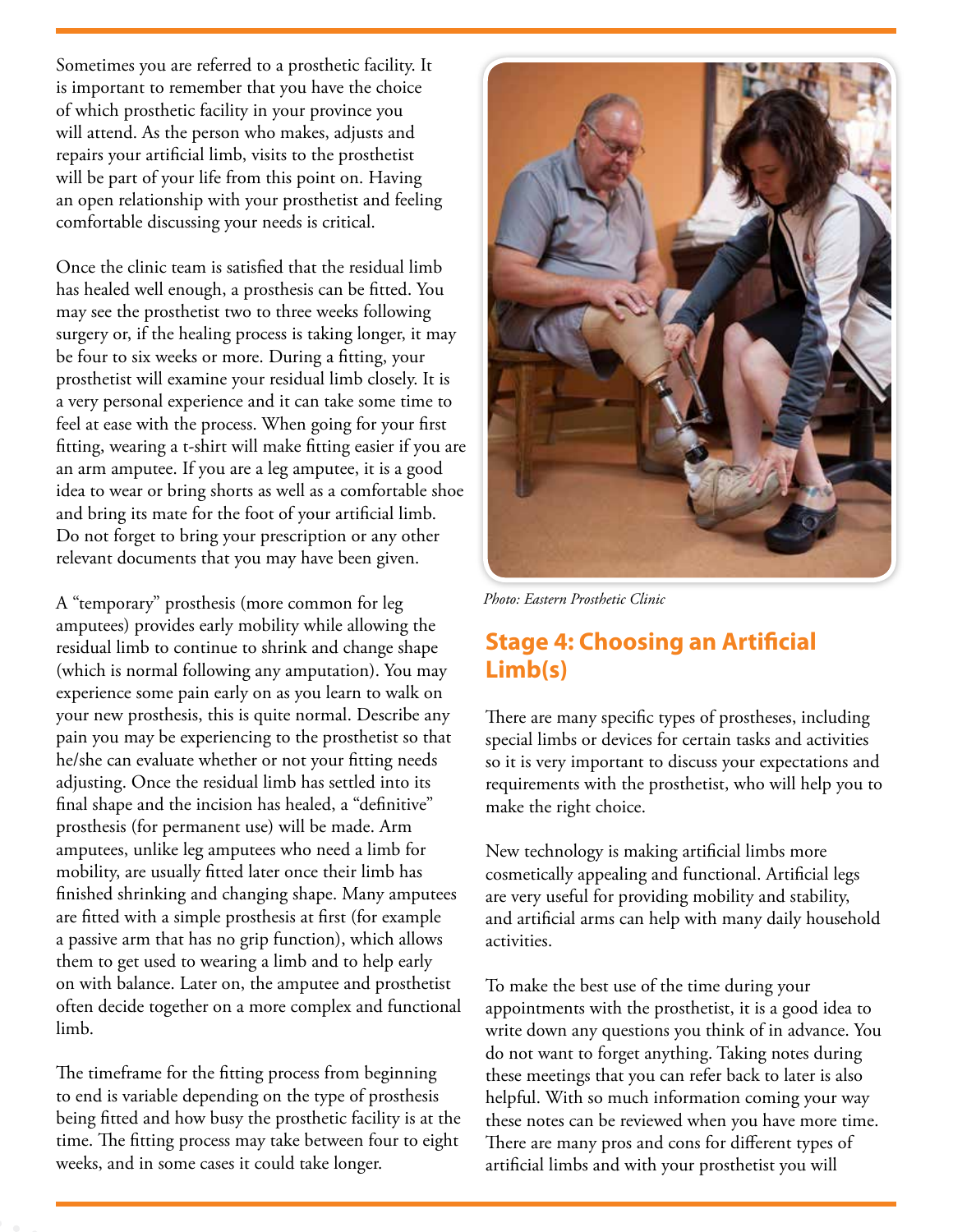discuss which characteristics are the most important for you. Some of the considerations include: **activity level** – low-activity limbs are more simple in design and lightweight versus high-activity limbs

which may contain more complex components and weigh more; **health concerns** – secondary health issues, such as circulatory issues or diabetes, may impact your lifestyle and thus the type of artificial limb you need; **level of amputation(s)** – if you have a higher level amputation your prosthesis will require more components; and the **cosmetic look versus functionality** – some limbs, for instance a hook, may not be as pleasing cosmetically but are very functional and,

in discussions with your prosthetist,

you will decide which is more important for you. Other considerations may include deciding whether you need additional **specialized limbs**. Many amputees have different artificial limbs for specific activities. A prosthetist can make a recreational arm or leg specially designed for sports, such as skiing or swimming. Specific devices, like a simple ring attached to the handlebars of a bicycle for upper-limb amputees, can also be made.

### **Stage 5: Learning to Use Your Artificial Limb**

Prosthetists or physiotherapists (PTs) teach leg amputees how to walk with their artificial limb (gait training). Arm amputees will be trained by an occupational therapist (OT) on how to use their prosthesis for daily activities; this may take longer and be more involved depending on the type of prosthesis being fitted. Occupational therapists also teach amputees adaptive skills, such as how to get dressed with one hand or with an artificial arm.

#### **Gait Training for Leg Amputees**

Gait is the individualized manner in which each person walks, and gait training is the process of learning how to walk with your prosthesis. Developing a "good gait" is key to having a comfortable and efficient walking stride. It reduces the stress and wear and tear placed on your residual limb and the rest of your body. Gait also affects posture and energy expenditure. A physiotherapist (and often a prosthetist) will provide gait training to teach you proper techniques. Bad habits are hard to break later on, so it is in your best interest to learn the right way from the start. Later on, if you feel you are developing bad patterns, you can analyze your gait yourself in the mirror or visit your physiotherapist again for correction.

#### **Occupational Therapy for Arm Amputees**

An occupational therapist teaches arm amputees how to operate their artificial arm $(s)$  and terminal device $(s)$ as well as adaptive skills. The lessons begin with general functions like learning how to move your arm and hand in a smooth manner. Training progresses to more complex task-oriented functions that require fine motor skills, like eating with a knife and fork. If your dominant